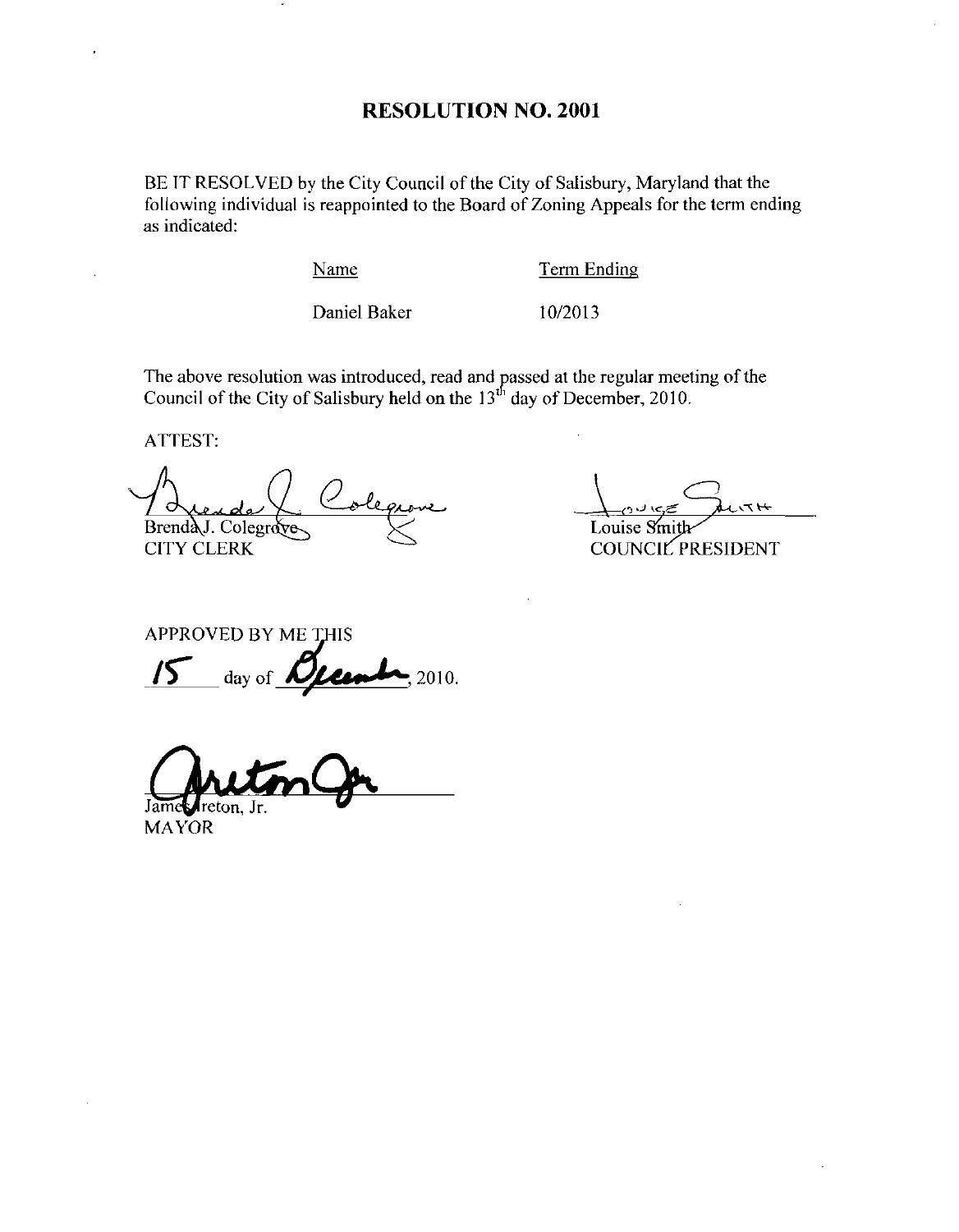### INTER

# $\frac{1}{\sqrt{\text{OPEICE}}}$  MEMO

### OFFICE OF THE MAYOR

| To:      | John Pick               |
|----------|-------------------------|
| From:    | Sherrell McBride SM     |
| Subject: | Board of Zoning Appeals |
| Date:    | December 6, 2010        |

Mayor Ireton would like to reappointment the following person to the Board of Zoning Appeals:

Name Daniel Baker

Term Ending 10/31/2013<br>10/31/2013

Member Since 2000

Attached you will find information for Mr Baker and the Resolution necessary for his reappointment. Please forward this information to the City Council so it may be placed on their agenda for the next City Council meeting. Please let me know if you have any questions.

Attachment

CC: Mayor Ireton

Jack Lenox